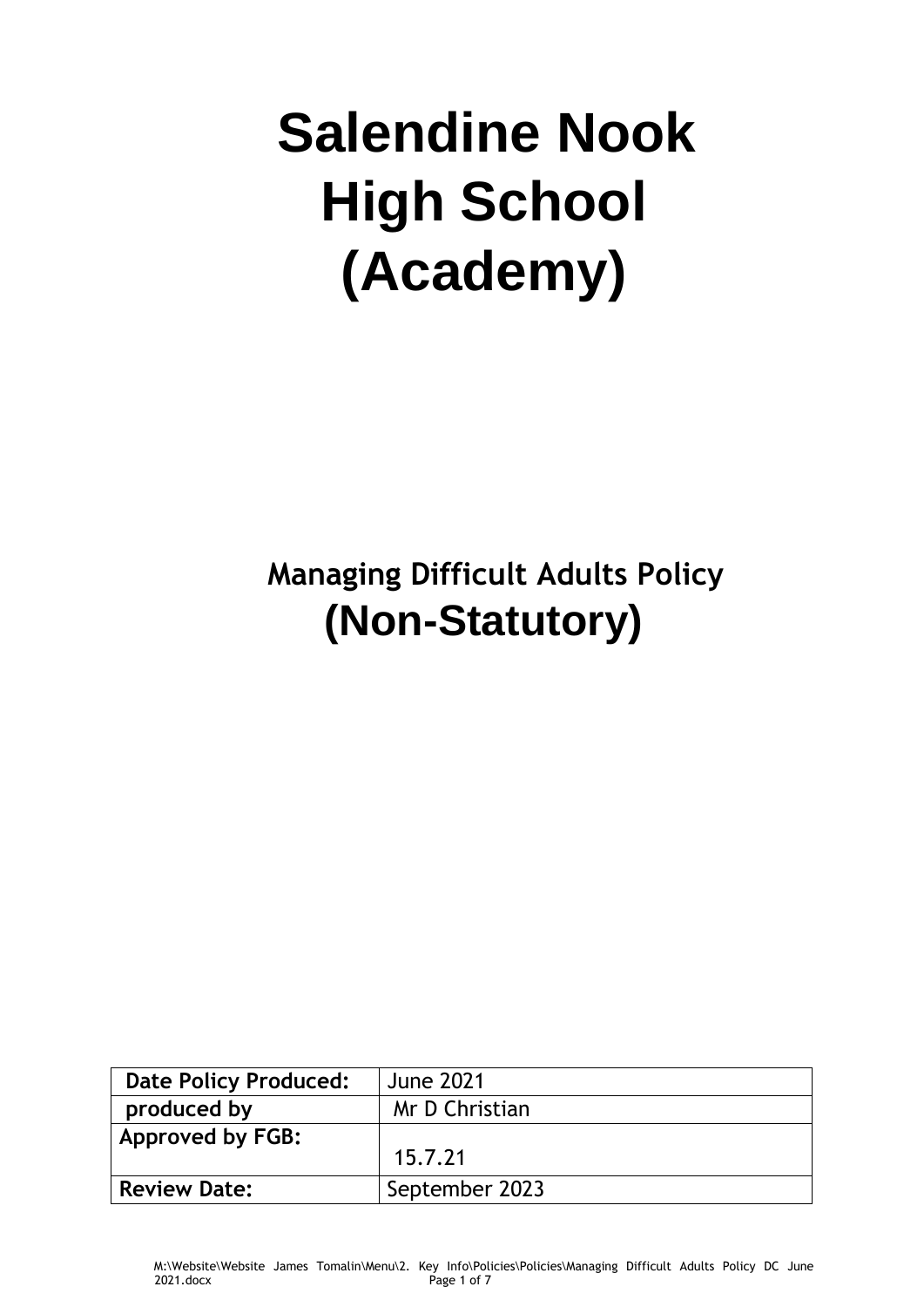#### 1. Rationale

As a general rule, our schools are safe, welcoming places, where relationships between staff and visitors, especially parents/carers, demonstrate mutual respect and recognition of shared responsibility for students' welfare and educational progress. Parental involvement is an important factor in educational success and in dealing with emerging problems at an early stage. We welcome parents and carers into our school.

However, on occasion, the behaviour and approach of a very small number of parents/ carers can cause serious disruption or worse, result in abusive or aggressive behaviour towards staff, students, or other members of the school community.

There may also be instances where parents make unreasonable demands towards school staff.

This document provides guidance for dealing with unacceptable behaviour by adults either in school or when communicating with school staff by telephone, letter or email.

This policy should be read in conjunction with 'Managing Violent and Abusive Behaviour'.

This policy makes it clear that violent, threatening behaviour and abuse against school staff or other members of the school community must not be tolerated. All members of the school community have a right to expect that their school is a safe place in which to work and learn.

There is no place for violence, threatening behaviour or abuse in schools. Controlling and coercive behaviours will also not be tolerated. Deciding what constitutes unreasonable demand is difficult to define but is characterised under Point 3 below.

#### **2. Statement of Principles**

The school encourages close links with parents and the community. It believes that students benefit when the relationship between home and school is a positive one. The vast majority of parents, carers and others visiting our school or communicating with our staff are keen to work with school and are supportive of the school. However, there are occasions where contact with school is unreasonable and therefore unacceptable.

Similarly, Salendine Nook High School expects and requires its members of staff to behave professionally in all situations and attempt to defuse the situation where possible, seeking the involvement as appropriate of other colleagues. Should any stakeholder feel that staff behaviour or attitude has been unacceptable, this should be reported to the Principal in the first instance. If the Principal has been unable to resolve the issue (or the concern is regarding the Principal), stakeholders should refer to the Complaints Policy and escalate their concern to the Governing Body.

We expect parents and other visitors to behave in a reasonable way towards members of school staff. This policy outlines the steps that will be taken on the rare occasions when behaviour is unacceptable.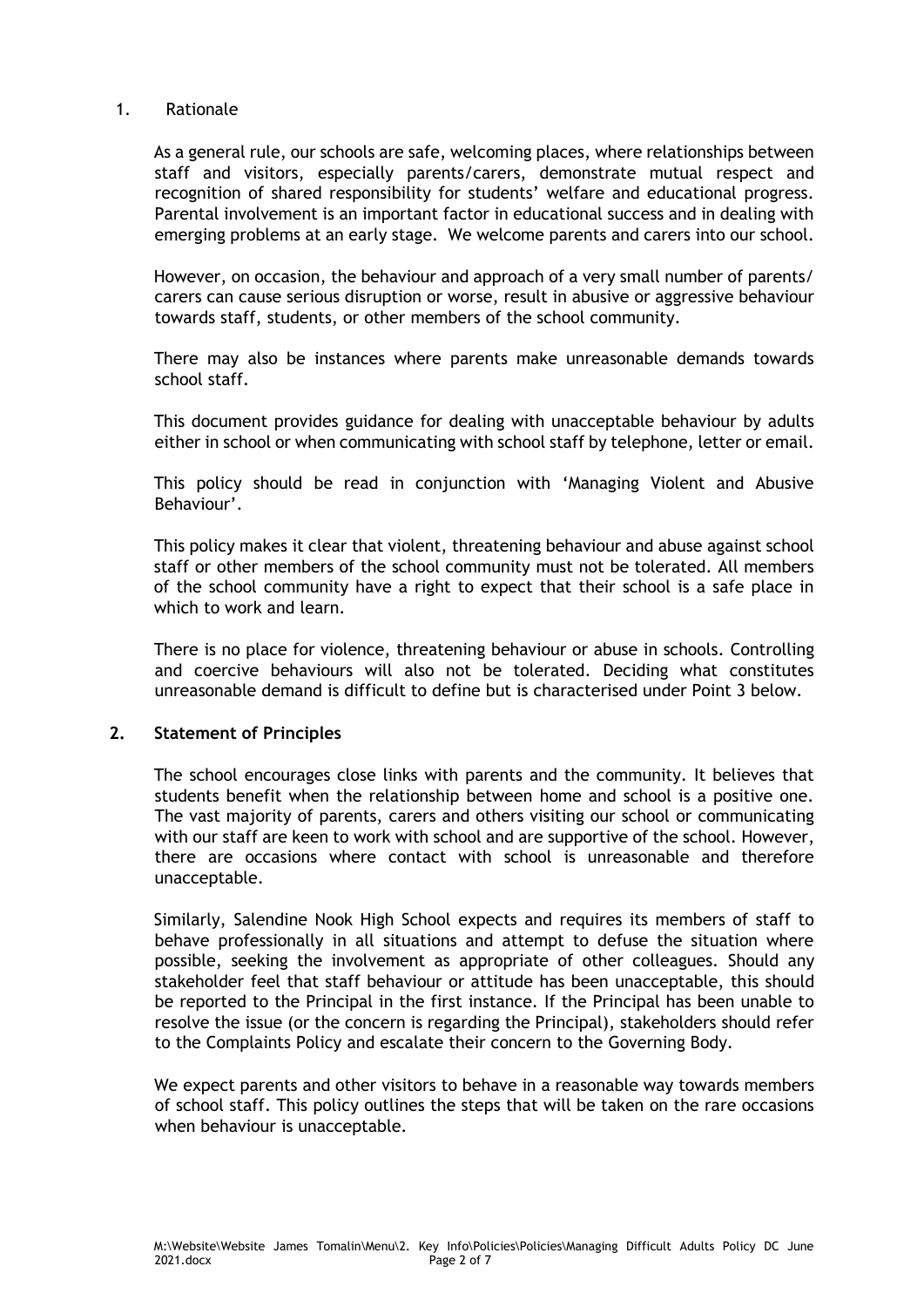# **3. Unacceptable Behaviour**

Types of behaviour that are unreasonable and therefore unacceptable:

- Persistent and repeated emails to the same member of staff, for example the SENCo or Head of Year.
- Pursuing the same issue with multiple members of staff simultaneously.
- Implicit or explicit threats made to the member of staff in order to force the action that the stakeholder is looking for.
- Long emails that include multiple lists of demands and expectations.
- Communication by email repeatedly outside of school hours, including late in the evening or at the weekend.
- Emails designed to cause offence or not written respectfully.
- Extremist views counter to Equality Legislation or against any protected characteristics.

This is not an exhaustive list but seeks to provide illustrations of such behaviour.

#### **4. Procedure to be followed**

If a parent/carer behaves in an unacceptable way towards a member of the school community, the Principal or appropriate senior leader will seek to resolve the situation through discussion and mediation. If necessary, the school's complaints procedures should be followed.

Where all procedures have been exhausted and controlling coercive or other types of unacceptable behaviour continue, a parent or carer (or other stakeholder) may receive only one point of contact for all matters in relation to their child (or the school business in which they are involved).

In imposing the single point of contact rule, the following steps will be taken:

- 1. The parent/carer will be informed in writing, that she/he is subject to having only one point of contact for all school business.
- 2. The Chair of the Governing Body will be informed of the action and the factors that led up to it.
- 3. Where the communication continues to be unacceptable, all communication will be conducted through email and the school reserves the right to refuse to reply to all but emergency or safeguarding matters.
- 4. The stakeholder will still receive generic communications e.g. reports or all parent emails etc.
- 5. Where this results in a complaint being lodged against the school, the Governing Body reserve the right to refuse to investigate this under the Complaints Policy. This is particularly the case where the school presents evidence of unacceptable behaviours. Evidence might include emails, recorded calls or witness statements.
- 6. Staff will be informed that the single point of contact rule has been enforced.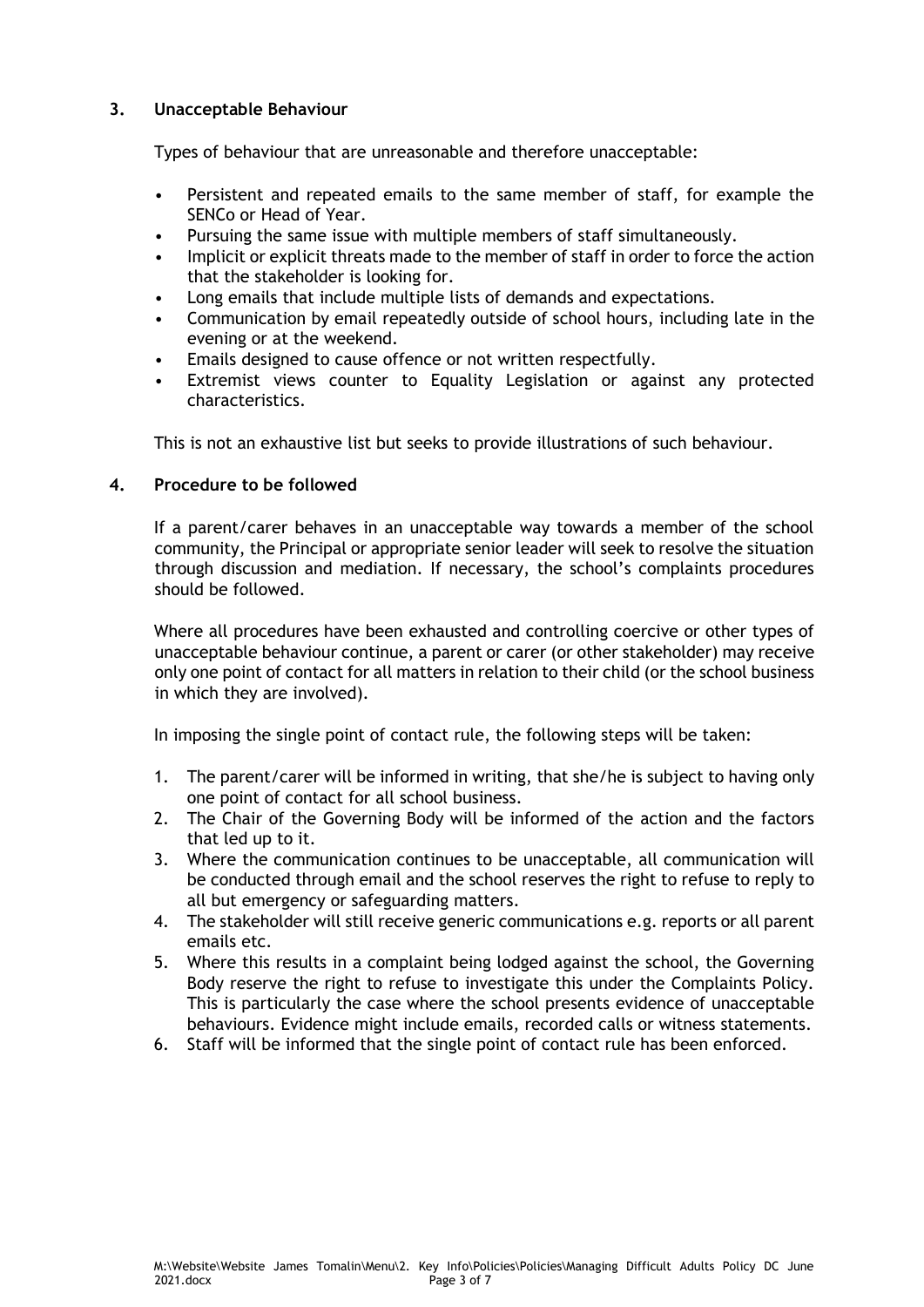#### **5. The single point of contact process**

The Principal will gather the full facts before proceeding, making sure that all those involved in any incidents, or witnesses to those incidents, make a full written record as soon as possible. This may involve the sharing of emails from parents to affected staff.

Essential elements - School will:

- write to the stakeholder to record in detail the incident/s and why it / they is / are unacceptable;
- explain that the Governing Body will consider whether the school's action is reasonable, giving the parent a reasonable time period in which they may respond in writing giving their version of events and why they should not receive a single point of contact;
- tell the parent when a decision will be made.

#### **The length of the single point of contact action**

The single point of contact action should be finite in length. There may be exceptional circumstances which render this action indefinite e.g. where the stakeholder has had single point of contact action taken before.

The duration needs to be sufficient to convey a clear message about the seriousness of the behaviour.

However, the aim should always be to restore normal relations as soon as is reasonably practicable.

Even if a ban is permanent, it should be reviewed periodically, taking account of subsequently demonstrated patterns of behaviour.

#### **What does a ban achieve?**

- it confirms to a stakeholder that the school will not tolerate unacceptable behaviour;
- it shows that the school takes health, safety and wellbeing of its staff, visitors and students seriously;
- it may form the basis for further action, or evidence to support further action in the future.

#### **6. Parental Rights**

Every attempt should be made to maintain normal communications with parents/carers. They retain their right to an annual consultation in relation to the educational progress of their child/children. However, the school may determine who will be present at the meeting (e.g. a senior member of staff might accompany the class teacher) and its location (e.g. it may even be arranged off site).

The interests of the child should continue to be paramount.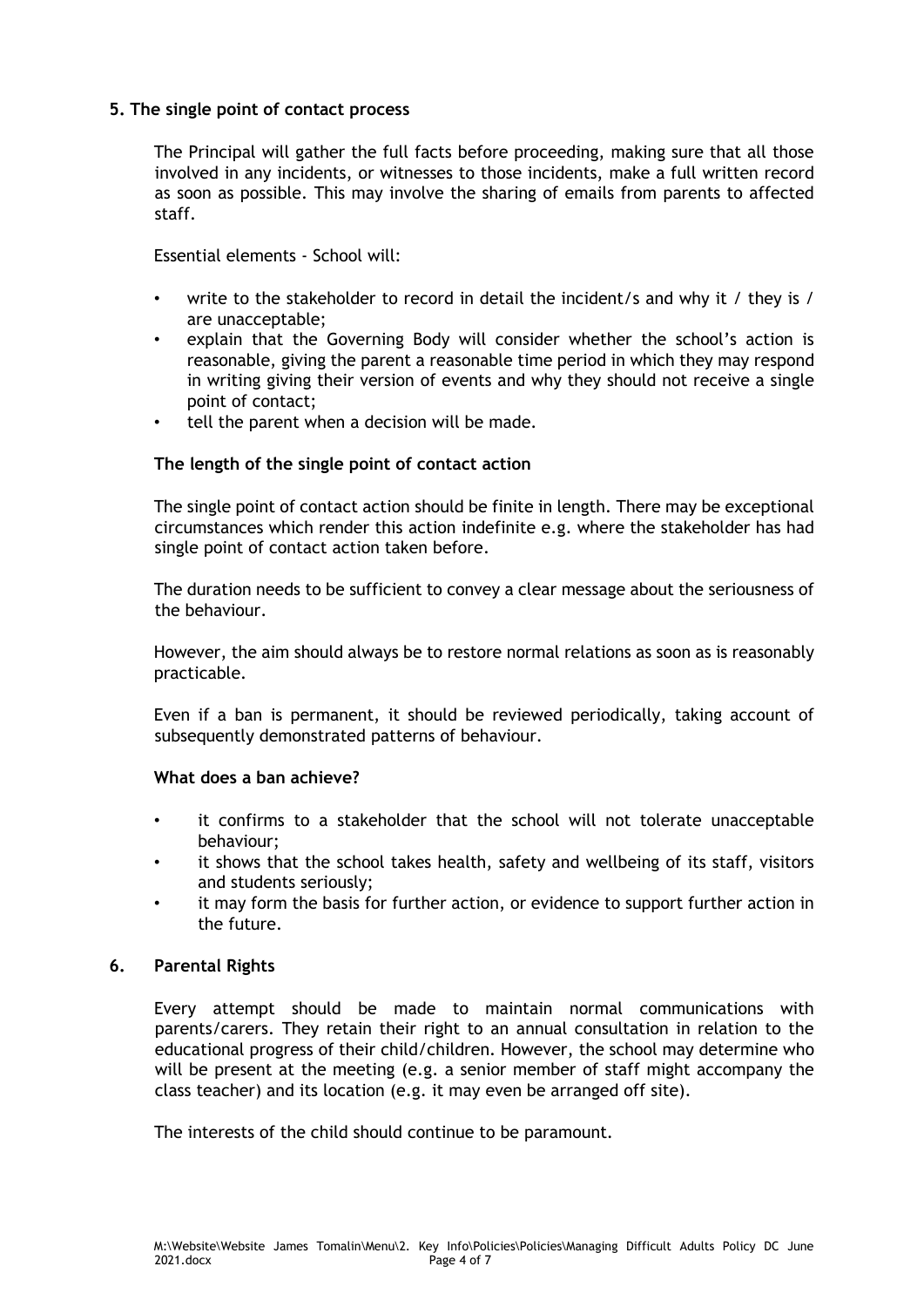#### **7. Recording the Incident**

See Appendix 1. This will assist with the recording of any incidents of unacceptable behaviour. A record of an incident will help in the collection of evidence where necessary, such as when proceedings are being brought against an alleged individual.

All available evidence should be collated including staff statements, email records and telephone recordings subject to availability.

#### **9. Model Letters**

In the appendix there is an example of model letter to stakeholders where the single point of contact rule has been enforced.

# **10. Steps taken in SNHS to reduce the risk of unacceptable behaviour from parents/visitors**

The types of behaviours discussed in this policy are thankfully rare. In the appendix are some suggested phases for staff to use to end difficult phone conversations or meetings if this happens.

To prevent or deter unacceptable behaviours:

- Have a welcoming ethos, a clear mission and vision, which reinforces mutual respect
- SNHS employees model calm, professional courtesy behaviour when dealing with parents/carers in person or through written communication.
- SNHS employees know they can politely terminate a phone call or meeting if a parent/carer becomes abusive, threatening, coercive etc.
- All calls will be recorded from September 2021. Callers will be made aware that all calls are recorded for training and monitoring purposes.
- Our email policy makes it clear that emails with an unacceptable tone will be used as evidence for single point of contact action.
- SNHS employees alert senior leaders if their dealings with a particular person are becoming unpleasant.
- Ensure that meetings which may become heated have two members of staff present, including one senior teacher / person.
- Have the facility to make an audio recording of a meeting, if considered necessary.

# **11. Conclusion**

The school may act where behaviour is unacceptable or there are serious breaches of the Home-School agreement or health and safety legislation. In implementing this policy the school will, as appropriate, seek advice from professional advisers education. This is to ensure fairness and consistency and / or seek advice from the trust's legal advisors.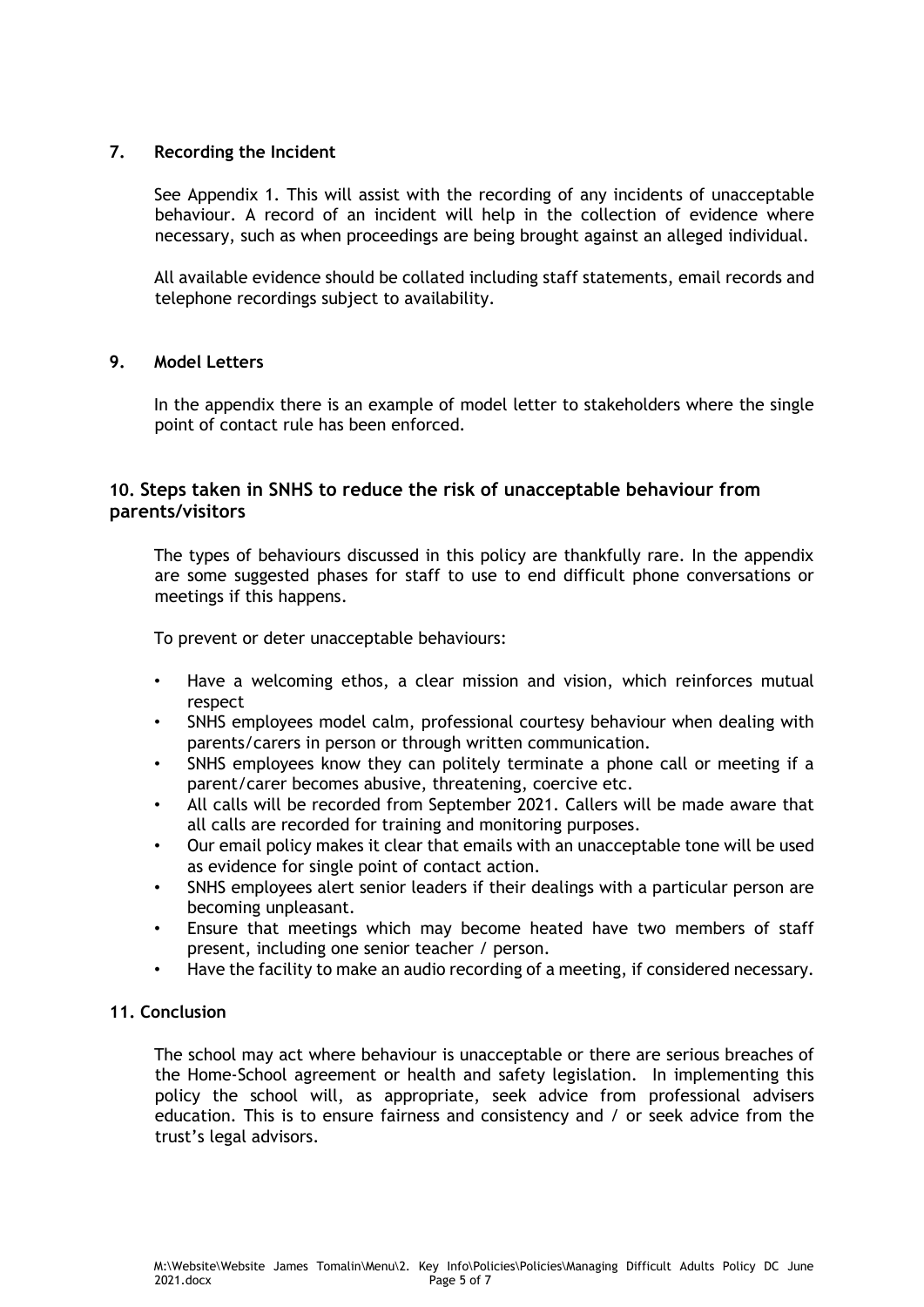# **Appendix 1 - Incident Report Form**

Where possible, the form should be completed before any discussion between witnesses is possible, as this might lead to allegations of collusion.

This form should be completed as fully as possible please using a continuation sheet, if necessary. For any incident involving or witnessed by a student or parent/carer/visitor, a member of staff should complete the form on their behalf.

| The completed form should be passed to the Principal, for appropriate action and recording. |  |  |
|---------------------------------------------------------------------------------------------|--|--|
| Date of incident:                                                                           |  |  |
| Time of incident:                                                                           |  |  |
| Name of person reporting incident:                                                          |  |  |
| Date incident reported:                                                                     |  |  |
| Member of staff recording incident:                                                         |  |  |
| Date incident recorded:                                                                     |  |  |
| Name(s) of person(s) causing incident:                                                      |  |  |
| Status(es):<br>(parents/carers/visitors/trespassers)                                        |  |  |

Where name(s) is/are unknown, provide other details of which may allow their identification:

**Full description of incident** (e.g. names of persons involved; location; nature of any unacceptable behaviour; other witnesses etc):